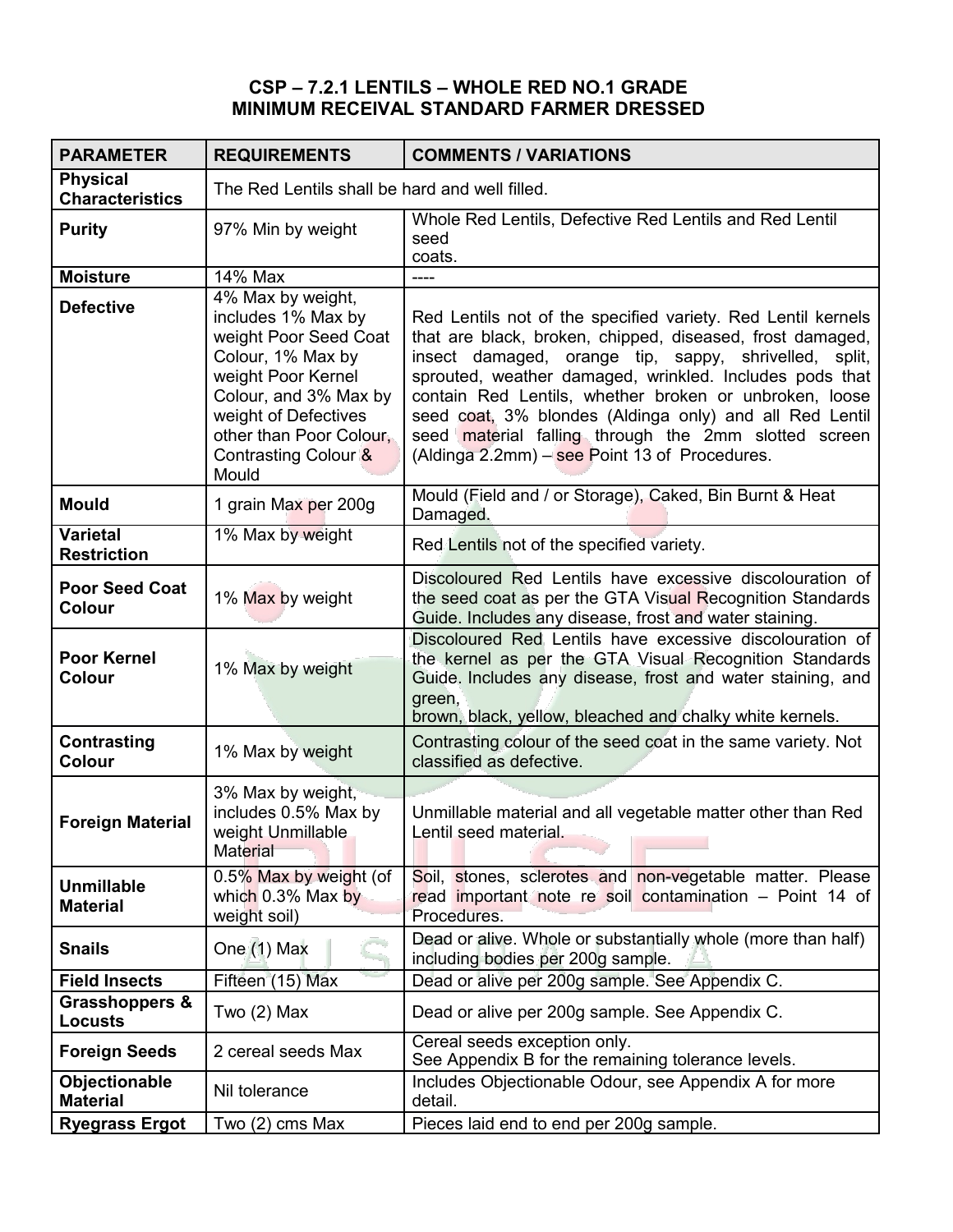#### **CSP – 7.2.2 LENTILS – WHOLE RED NO.1 GRADE MINIMUM EXPORT STANDARD FARMER DRESSED**

| <b>PARAMETER</b>                          | <b>REQUIREMENTS</b>                                                                                                                                                           | <b>COMMENTS / VARIATIONS</b>                                                                                                                                                                                                                                                                                                                                                                                                                                                |
|-------------------------------------------|-------------------------------------------------------------------------------------------------------------------------------------------------------------------------------|-----------------------------------------------------------------------------------------------------------------------------------------------------------------------------------------------------------------------------------------------------------------------------------------------------------------------------------------------------------------------------------------------------------------------------------------------------------------------------|
| <b>Physical</b><br><b>Characteristics</b> | The Red Lentils shall be hard and well filled.                                                                                                                                |                                                                                                                                                                                                                                                                                                                                                                                                                                                                             |
| <b>Purity</b>                             | 97% Min by weight                                                                                                                                                             | Whole Red Lentils, Defective Red Lentils and Red Lentil seed<br>coats.                                                                                                                                                                                                                                                                                                                                                                                                      |
| <b>Moisture</b>                           | <b>14% Max</b>                                                                                                                                                                |                                                                                                                                                                                                                                                                                                                                                                                                                                                                             |
| <b>Defective</b><br>Of which              | Container (bulk or bagged):<br>5% Max by weight<br>Bulk vessel hold shipment:<br>10% Max by weight<br>Both include Poor Seed<br>Coat Colour and Poor<br>Kernel Colour & Mould | Red Lentils not of the specified variety. Red Lentil kernels that<br>are black, broken, chipped, diseased, frost damaged, insect<br>damaged, orange tip, sappy, shrivelled, split, sprouted,<br>weather damaged, wrinkled. Includes pods that contain Red<br>Lentils, whether broken or unbroken, loose seed coat, 3%<br>blondes (Aldinga only) and all Red Lentil seed material falling<br>through the 2mm slotted screen (Aldinga 2.2mm) - see Point<br>13 of Procedures. |
| <b>Mould</b>                              | 1% Max by weight*                                                                                                                                                             | Mould (Field and / or Storage), Caked, Bin Burnt & Heat<br>Damaged.                                                                                                                                                                                                                                                                                                                                                                                                         |
| <b>Varietal</b><br><b>Restriction</b>     | 1% Max by weight                                                                                                                                                              | Red Lentils not of the specified variety.                                                                                                                                                                                                                                                                                                                                                                                                                                   |
| <b>Poor Seed</b><br><b>Coat Colour</b>    | 1% Max by weight                                                                                                                                                              | Discoloured Red Lentils have excessive discolouration of the<br>seed coat as per the GTA Visual Recognition Standards<br>Guide. Includes any disease, frost and water staining.                                                                                                                                                                                                                                                                                             |
| <b>Poor Kernel</b><br><b>Colour</b>       | 1% Max by weight                                                                                                                                                              | Discoloured Red Lentils have excessive discolouration of the<br>kernel as per the GTA Visual Recognition Standards Guide.<br>Includes any disease, frost and water staining, and green,<br>brown, black, yellow, bleached and chalky white kernels.                                                                                                                                                                                                                         |
| Contrasting<br>Colour                     | 1% Max by weight                                                                                                                                                              | Contrasting colour of the seed coat in the same variety. Not<br>classified as defective.                                                                                                                                                                                                                                                                                                                                                                                    |
| Foreign<br><b>Material</b>                | 3% Max by weight,<br>includes 0.5% Max by<br>weight Unmillable<br>Material                                                                                                    | Unmillable material and all vegetable matter other than Red<br>Lentil seed material.                                                                                                                                                                                                                                                                                                                                                                                        |
| <b>Unmillable</b><br><b>Material</b>      | 0.5% Max by weight (of<br>which 0.3% Max by<br>weight soil)                                                                                                                   | Soil, stones, sclerotes and non-vegetable matter. Please read<br>important note re soil contamination - see Point 14 of<br>Procedures.                                                                                                                                                                                                                                                                                                                                      |
| <b>Snails</b>                             | One (1) Max                                                                                                                                                                   | Dead. Whole or substantially whole (more than half) including<br>bodies per 200g sample.                                                                                                                                                                                                                                                                                                                                                                                    |
| <b>Field Insects</b>                      | Fifteen (15) Max                                                                                                                                                              | Dead per 200g sample. See Appendix C.                                                                                                                                                                                                                                                                                                                                                                                                                                       |
| <b>Grasshoppers</b><br>& Locusts          | Two $(2)$ Max                                                                                                                                                                 | Dead or alive per 200g sample. See Appendix C.                                                                                                                                                                                                                                                                                                                                                                                                                              |
| <b>Foreign Seeds</b>                      | 2 cereal seeds Max                                                                                                                                                            | Cereal seeds exception only.<br>See Appendix B for the remaining tolerance levels.                                                                                                                                                                                                                                                                                                                                                                                          |
| Objectionable<br><b>Material</b>          | Nil tolerance                                                                                                                                                                 | Includes Objectionable Odour, see Appendix A for more detail.                                                                                                                                                                                                                                                                                                                                                                                                               |
| <b>Ryegrass Ergot</b>                     | Two (2) cms Max                                                                                                                                                               | Pieces laid end to end per 200g sample.                                                                                                                                                                                                                                                                                                                                                                                                                                     |

*\* When not in conflict with Storage and Handling Agreement or Marketing Contract. Please note that this Export Standard is in addition to the specific quarantine requirements of particular countries, as governed by Plant Export Operations. See Introduction.*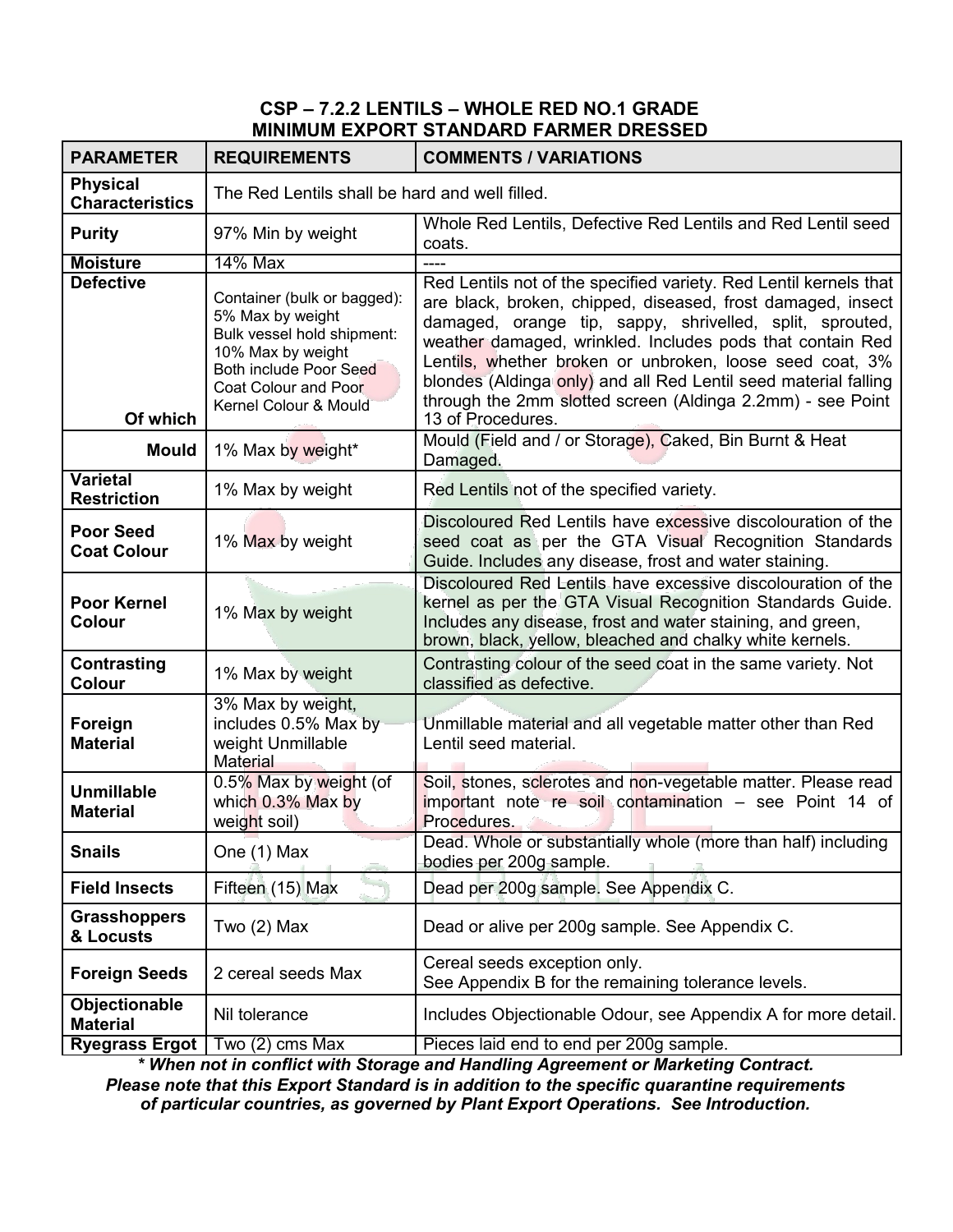### **CSP – 7.2.3 LENTILS – WHOLE RED NO.1 GRADE MINIMUM EXPORT STANDARD MACHINE DRESSED**

| <b>PARAMETER</b>                          | <b>REQUIREMENTS</b>                                                                                                                                                                              | <b>COMMENTS / VARIATIONS</b>                                                                                                                                                                                                                                                                                                                                                                                                                                                |
|-------------------------------------------|--------------------------------------------------------------------------------------------------------------------------------------------------------------------------------------------------|-----------------------------------------------------------------------------------------------------------------------------------------------------------------------------------------------------------------------------------------------------------------------------------------------------------------------------------------------------------------------------------------------------------------------------------------------------------------------------|
| <b>Physical</b><br><b>Characteristics</b> | The Red Lentils shall be hard and well filled.                                                                                                                                                   |                                                                                                                                                                                                                                                                                                                                                                                                                                                                             |
| <b>Purity</b>                             | 99% Min by weight                                                                                                                                                                                | Whole Red Lentils, Defective Red Lentils and Red Lentil<br>seed coats.                                                                                                                                                                                                                                                                                                                                                                                                      |
| <b>Moisture</b>                           | 14% Max                                                                                                                                                                                          | ----                                                                                                                                                                                                                                                                                                                                                                                                                                                                        |
| <b>Defective</b><br>Of which              | Container (bulk or<br>bagged): 3% Max by<br>weight<br><b>Bulk vessel hold</b><br>shipment: 5% Max by<br>weight<br>Both include Poor Seed<br><b>Coat Colour and Poor</b><br>Kernel Colour & Mould | Red Lentils not of the specified variety. Red Lentil kernels<br>that are black, broken, chipped, diseased, frost damaged,<br>insect damaged, orange tip, sappy, shrivelled, split,<br>sprouted, weather damaged, wrinkled. Includes pods that<br>contain Red Lentils, whether broken or unbroken, loose<br>seed coat, 3% blondes (Aldinga only) and all Red Lentil<br>seed material falling through the 2mm slotted screen<br>(Aldinga 2.2mm) - see Point 13 of Procedures. |
| Mould                                     | 1% by weight*                                                                                                                                                                                    | Mould (Field and / or Storage), Caked, Bin Burnt & Heat<br>Damaged.                                                                                                                                                                                                                                                                                                                                                                                                         |
| <b>Varietal</b><br><b>Restriction</b>     | 1% Max by weight                                                                                                                                                                                 | Not of the specified variety.                                                                                                                                                                                                                                                                                                                                                                                                                                               |
| <b>Poor Seed Coat</b><br><b>Colour</b>    | 1% Max by weight                                                                                                                                                                                 | Discoloured Red Lentils have excessive discolouration of<br>the seed coat as per the GTA Visual Recognition<br>Standards Guide. Includes any disease, frost and water<br>staining.                                                                                                                                                                                                                                                                                          |
| <b>Poor Kernel</b><br><b>Colour</b>       | 1% Max by weight                                                                                                                                                                                 | Discoloured Red Lentils have excessive discolouration of<br>the kernel as per the GTA Visual Recognition Standards<br>Guide. Includes any disease, frost and water staining, and<br>green, brown, black, yellow, bleached and chalky white<br>kernels.                                                                                                                                                                                                                      |
| Contrasting<br><b>Colour</b>              | 1% Max by weight                                                                                                                                                                                 | Contrasting colour of the seed coat in the same variety. Not<br>classified as defective.                                                                                                                                                                                                                                                                                                                                                                                    |
| <b>Foreign Material</b>                   | 1% Max by weight,<br>includes 0.1% Max by<br>weight Unmillable<br><b>Material</b>                                                                                                                | Unmillable material and all vegetable matter other than Red<br>Lentil seed material.                                                                                                                                                                                                                                                                                                                                                                                        |
| <b>Unmillable</b><br><b>Material</b>      | 0.1% Max by weight                                                                                                                                                                               | Soil, stones, sclerotes and non-vegetable matter. Please<br>read important note re soil contamination - see Point 14 of<br>Procedures.                                                                                                                                                                                                                                                                                                                                      |
| <b>Snails</b>                             | Nil tolerance                                                                                                                                                                                    |                                                                                                                                                                                                                                                                                                                                                                                                                                                                             |
| <b>Field Insects</b>                      | One (1) Max                                                                                                                                                                                      | Dead per 200g sample. See Appendix C. Includes<br>Grasshoppers and/or Locusts.                                                                                                                                                                                                                                                                                                                                                                                              |
| <b>Foreign Seeds</b>                      | 2 cereal seeds Max                                                                                                                                                                               | Cereal seeds exception only.<br>See Appendix B for the remaining tolerance levels.                                                                                                                                                                                                                                                                                                                                                                                          |
| Objectionable<br><b>Material</b>          | Nil tolerance                                                                                                                                                                                    | Includes Objectionable Odour, see Appendix A for more<br>detail.                                                                                                                                                                                                                                                                                                                                                                                                            |
| <b>Ryegrass Ergot</b>                     | Two $(2)$ cms Max                                                                                                                                                                                | Pieces laid end to end per 200g sample.                                                                                                                                                                                                                                                                                                                                                                                                                                     |

*\* When not in conflict with Storage and Handling Agreement or Marketing Contract. Please note that this Export Standard is in addition to the specific quarantine requirements of particular countries, as governed by Plant Export Operations. See Introduction.*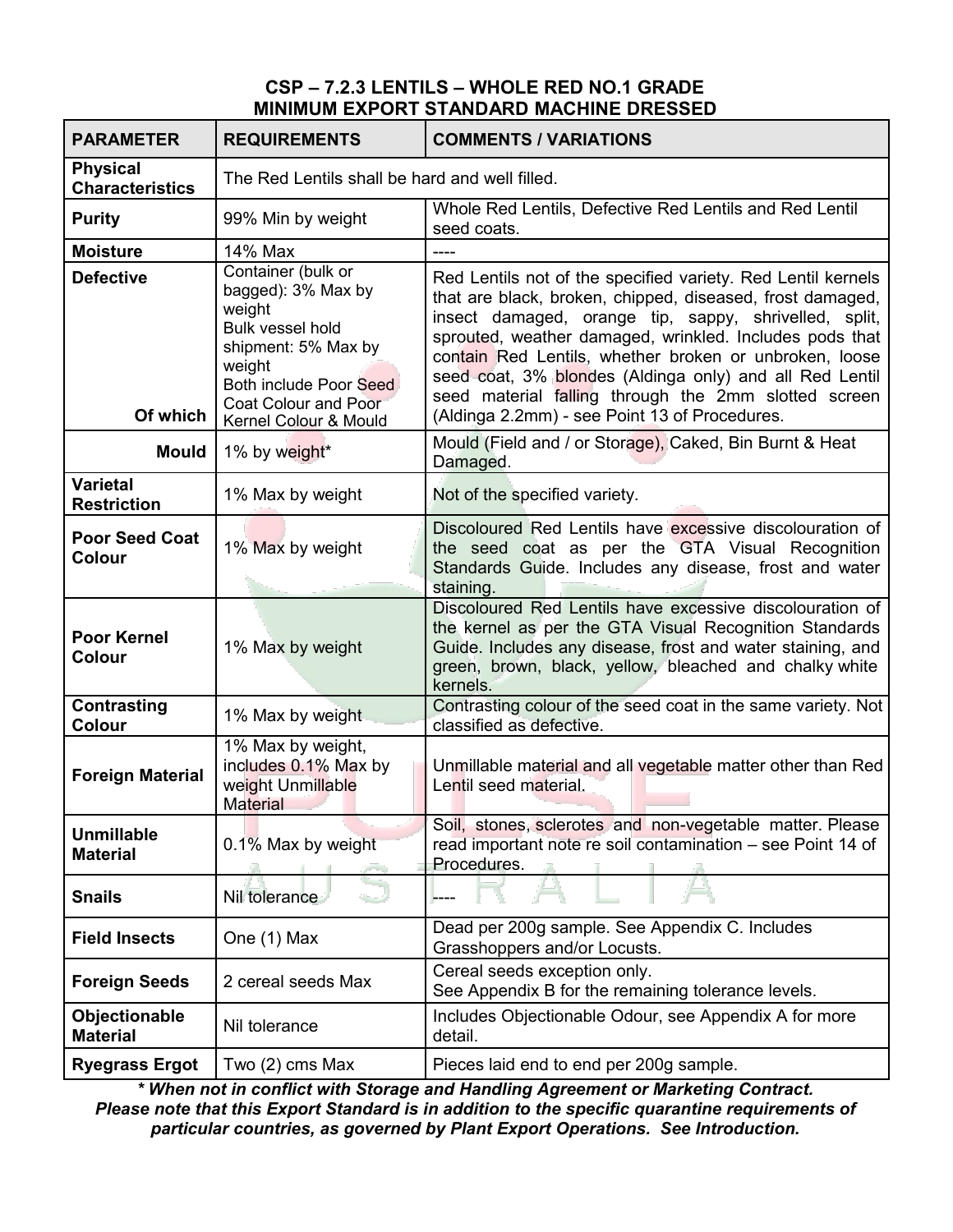# **RECEIVAL STANDARD FARMER DRESSED**

| <b>PARAMETER</b>                          | <b>REQUIREMENTS</b>                                                                                                                                                                                               | <b>COMMENTS / VARIATIONS</b>                                                                                                                                                                                                                                                                                                                                                                                                                                                   |
|-------------------------------------------|-------------------------------------------------------------------------------------------------------------------------------------------------------------------------------------------------------------------|--------------------------------------------------------------------------------------------------------------------------------------------------------------------------------------------------------------------------------------------------------------------------------------------------------------------------------------------------------------------------------------------------------------------------------------------------------------------------------|
| <b>Physical</b><br><b>Characteristics</b> | The Red Lentils shall be hard and well filled.                                                                                                                                                                    |                                                                                                                                                                                                                                                                                                                                                                                                                                                                                |
| <b>Purity</b>                             | 97% Min by weight                                                                                                                                                                                                 | Whole Red Lentils, Defective Red Lentils and Red<br>Lentil seed coats.                                                                                                                                                                                                                                                                                                                                                                                                         |
| <b>Moisture</b>                           | <b>14% Max</b>                                                                                                                                                                                                    |                                                                                                                                                                                                                                                                                                                                                                                                                                                                                |
| <b>Defective</b>                          | 8% Max by weight, includes<br>3% Max by weight Poor Seed<br>Coat Colour, 1% Max by<br>weight Poor Kernel Colour and<br>5% Max by weight of<br>Defectives other than Poor<br>Colour, Contrasting Colour &<br>Mould | Red Lentils not of the specified variety. Red Lentil<br>kernels that are black, broken, chipped, diseased,<br>frost damaged, insect damaged, orange tip, sappy,<br>shrivelled, split, sprouted, weather damaged, wrinkled.<br>Includes pods that contain Red Lentils, whether<br>broken or unbroken, loose seed coat, 3% blondes<br>(Aldinga only) and all Red Lentil seed material falling<br>through the 2mm slotted screen (Aldinga 2.2mm) - see<br>Point 13 of Procedures. |
| <b>Mould</b>                              | 1 grain Max per 200g                                                                                                                                                                                              | Mould (Field and / or Storage), Caked, Bin Burnt &<br>Heat Damaged.                                                                                                                                                                                                                                                                                                                                                                                                            |
| <b>Varietal</b><br><b>Restriction</b>     | 1% Max by weight                                                                                                                                                                                                  | Red Lentils not of the specified variety.                                                                                                                                                                                                                                                                                                                                                                                                                                      |
| <b>Poor Seed Coat</b><br><b>Colour</b>    | 3% Max by weight                                                                                                                                                                                                  | Discoloured Red Lentils have excessive discolouration<br>of the seed coat as per the GTA Visual Recognition<br>Standards Guide. Includes any disease, frost and<br>water staining.                                                                                                                                                                                                                                                                                             |
| <b>Kernel</b><br>Poor<br><b>Colour</b>    | 1% Max by weight                                                                                                                                                                                                  | Discoloured Red Lentils have excessive discolouration<br>of the kernel as per the GTA Visual Recognition<br>Standards Guide. Includes any disease, frost and<br>water staining, and green, brown, black, yellow,<br>bleached and chalky white kernels.                                                                                                                                                                                                                         |
| Contrasting<br>Colour                     | 1% Max by weight                                                                                                                                                                                                  | Contrasting colour of the seed coat in the same variety.<br>Not classified as defective.                                                                                                                                                                                                                                                                                                                                                                                       |
| Foreign<br><b>Material</b>                | 3% Max by weight, of which<br>0.5% Max by weight<br>Unmillable Material                                                                                                                                           | Unmillable material and all vegetable other than Red<br>Lentil seed material.                                                                                                                                                                                                                                                                                                                                                                                                  |
| <b>Unmillable</b><br><b>Material</b>      | 0.5% Max by weight (of which<br>0.3% Max by weight soil)                                                                                                                                                          | Soil, stones, sclerotes and non-vegetable matter.<br>Please read important note re soil contamination -<br>Point 14 of Procedures.                                                                                                                                                                                                                                                                                                                                             |
| <b>Snails</b>                             | One (1) Max                                                                                                                                                                                                       | Dead or alive. Whole or substantially whole (more than<br>half) including bodies per 200g sample.                                                                                                                                                                                                                                                                                                                                                                              |
| <b>Field Insects</b>                      | Fifteen (15) Max                                                                                                                                                                                                  | Dead or alive per 200g sample. See Appendix C.                                                                                                                                                                                                                                                                                                                                                                                                                                 |
| <b>Grasshoppers</b><br>& Locusts          | Two $(2)$ Max                                                                                                                                                                                                     | Dead or alive per 200g sample. See Appendix C.                                                                                                                                                                                                                                                                                                                                                                                                                                 |
| <b>Foreign Seeds</b>                      | 2 cereal seeds Max                                                                                                                                                                                                | Cereal seeds exception only.<br>See Appendix B for the remaining tolerance levels.                                                                                                                                                                                                                                                                                                                                                                                             |
| Objectionable<br><b>Material</b>          | Nil tolerance                                                                                                                                                                                                     | Includes Objectionable Odour, see Appendix A for<br>more detail.                                                                                                                                                                                                                                                                                                                                                                                                               |
| <b>Ryegrass Ergot</b>                     | Two (2) cms Max                                                                                                                                                                                                   | Pieces laid end to end per 200g sample.                                                                                                                                                                                                                                                                                                                                                                                                                                        |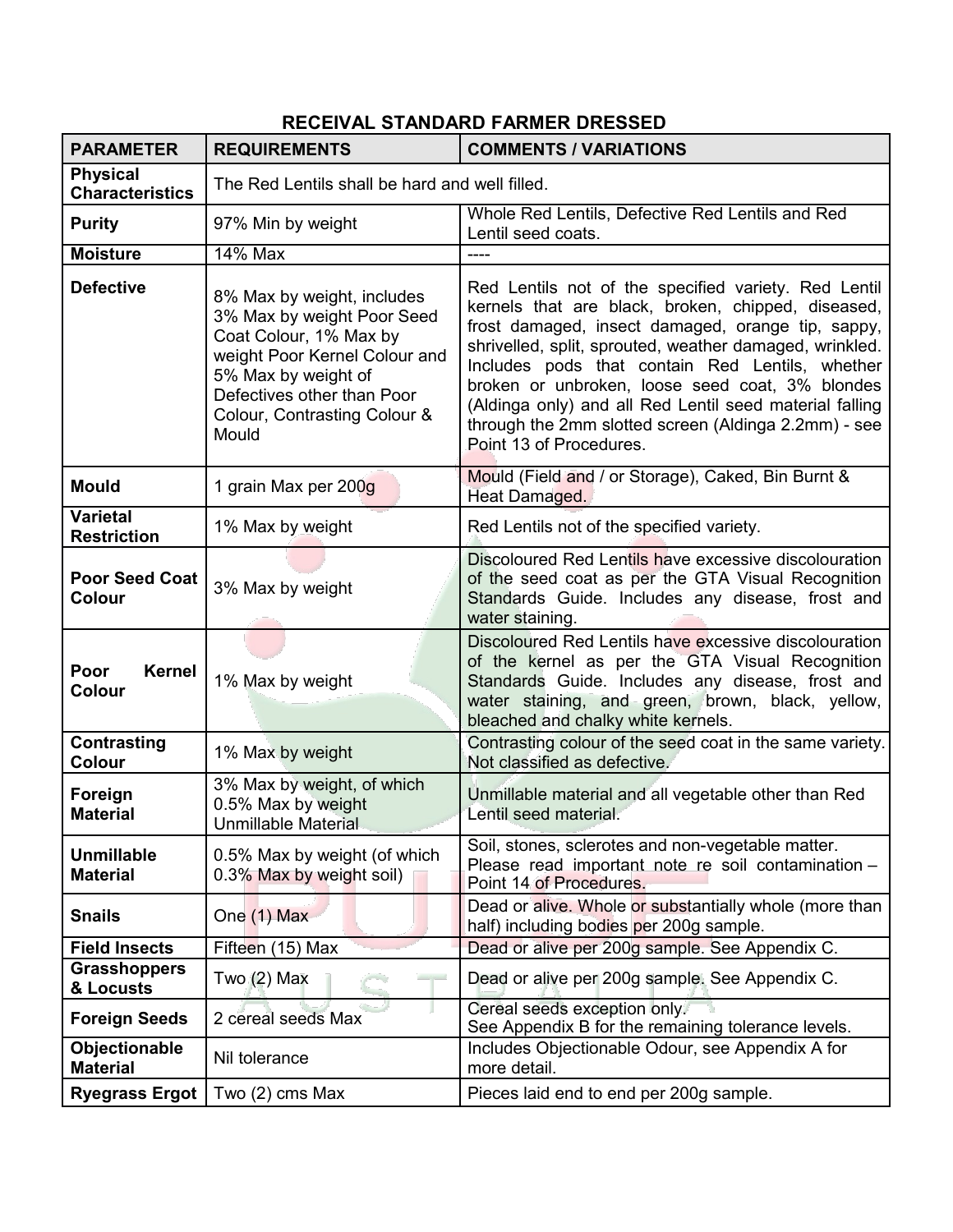### **CSP – 7.3.2 LENTILS – WHOLE RED NO.2 GRADE MINIMUM EXPORT STANDARD FARMER DRESSED**

| <b>PARAMETER</b>                          | <b>REQUIREMENTS</b>                                                                                                                                                           | <b>COMMENTS / VARIATIONS</b>                                                                                                                                                                                                                                                                                                                                                                                                                                                |
|-------------------------------------------|-------------------------------------------------------------------------------------------------------------------------------------------------------------------------------|-----------------------------------------------------------------------------------------------------------------------------------------------------------------------------------------------------------------------------------------------------------------------------------------------------------------------------------------------------------------------------------------------------------------------------------------------------------------------------|
| <b>Physical</b><br><b>Characteristics</b> | The Red Lentils shall be hard and well filled.                                                                                                                                |                                                                                                                                                                                                                                                                                                                                                                                                                                                                             |
| <b>Purity</b>                             | 97% Min by weight                                                                                                                                                             | Whole Red Lentils, Defective Red Lentils and Red Lentil seed<br>coats.                                                                                                                                                                                                                                                                                                                                                                                                      |
| <b>Moisture</b>                           | <b>14% Max</b>                                                                                                                                                                |                                                                                                                                                                                                                                                                                                                                                                                                                                                                             |
| <b>Defective</b><br>Of which              | Container (bulk or bagged):<br>9% Max by weight<br>Bulk vessel hold shipment:<br>14% Max by weight<br>Both include Poor Seed<br>Coat Colour and Poor<br>Kernel Colour & Mould | Red Lentils not of the specified variety. Red Lentil kernels that<br>are black, broken, chipped, diseased, frost damaged, insect<br>damaged, orange tip, sappy, shrivelled, split, sprouted,<br>weather damaged, wrinkled. Includes pods that contain Red<br>Lentils, whether broken or unbroken, loose seed coat, 3%<br>blondes (Aldinga only) and all Red Lentil seed material falling<br>through the 2mm slotted screen (Aldinga 2.2mm) - see Point<br>13 of Procedures. |
| Mould                                     | 1% by weight*                                                                                                                                                                 | Mould (Field and / or Storage), Caked, Bin Burnt & Heat<br>Damaged.                                                                                                                                                                                                                                                                                                                                                                                                         |
| <b>Varietal</b><br><b>Restriction</b>     | 1% Max by weight                                                                                                                                                              | Red Lentils not of the specified variety.                                                                                                                                                                                                                                                                                                                                                                                                                                   |
| <b>Poor Seed</b><br><b>Coat Colour</b>    | 3% Max by weight                                                                                                                                                              | Discoloured Red Lentils have excessive discolouration of the<br>seed coat as per the GTA Visual Recognition Standards<br>Guide. Includes any disease, frost and water staining.                                                                                                                                                                                                                                                                                             |
| <b>Poor Kernel</b><br><b>Colour</b>       | 1% Max by weight                                                                                                                                                              | Discoloured Red Lentils have excessive discolouration of the<br>kernel as per the GTA Visual Recognition Standards Guide.<br>Includes any disease, frost and water staining, and green,<br>brown, black, yellow, bleached and chalky white kernels.                                                                                                                                                                                                                         |
| Contrasting<br>Colour                     | 1% Max by weight                                                                                                                                                              | Contrasting colour of the seed coat in the same variety. Not<br>classified as defective.                                                                                                                                                                                                                                                                                                                                                                                    |
| Foreign<br><b>Material</b>                | 3% Max by weight, of<br>which 0.5% Max by<br>weight Unmillable<br>Material                                                                                                    | Unmillable material and all vegetable matter other than Red<br>Lentil seed material. Includes empty seed pods.                                                                                                                                                                                                                                                                                                                                                              |
| <b>Unmillable</b><br><b>Material</b>      | 0.5% Max by weight (of<br>which 0.3% Max by<br>weight soil)                                                                                                                   | Soil, stones, sclerotes and non-vegetable matter. Please read<br>important note re soil contamination - see Point 14 of<br>Procedures.                                                                                                                                                                                                                                                                                                                                      |
| <b>Snails</b>                             | One (1) Max                                                                                                                                                                   | Dead. Whole or substantially whole (more than half) including<br>bodies per 200g sample.                                                                                                                                                                                                                                                                                                                                                                                    |
| <b>Field Insects</b>                      | Fifteen (15) Max                                                                                                                                                              | Dead per 200g sample. See Appendix C.                                                                                                                                                                                                                                                                                                                                                                                                                                       |
| <b>Grasshoppers</b><br>& Locusts          | Two $(2)$ Max                                                                                                                                                                 | Dead or alive per 200g sample. See Appendix C.                                                                                                                                                                                                                                                                                                                                                                                                                              |
| <b>Foreign Seeds</b>                      | 2 cereal seeds Max                                                                                                                                                            | Cereal seeds exception only.<br>See Appendix B for the remaining tolerance levels.                                                                                                                                                                                                                                                                                                                                                                                          |
| Objectionable<br><b>Material</b>          | Nil tolerance                                                                                                                                                                 | Includes Objectionable Odour, see Appendix A for more detail.                                                                                                                                                                                                                                                                                                                                                                                                               |
| <b>Ryegrass Ergot</b>                     | Two $(2)$ cms Max                                                                                                                                                             | Pieces laid end to end per 200g sample.                                                                                                                                                                                                                                                                                                                                                                                                                                     |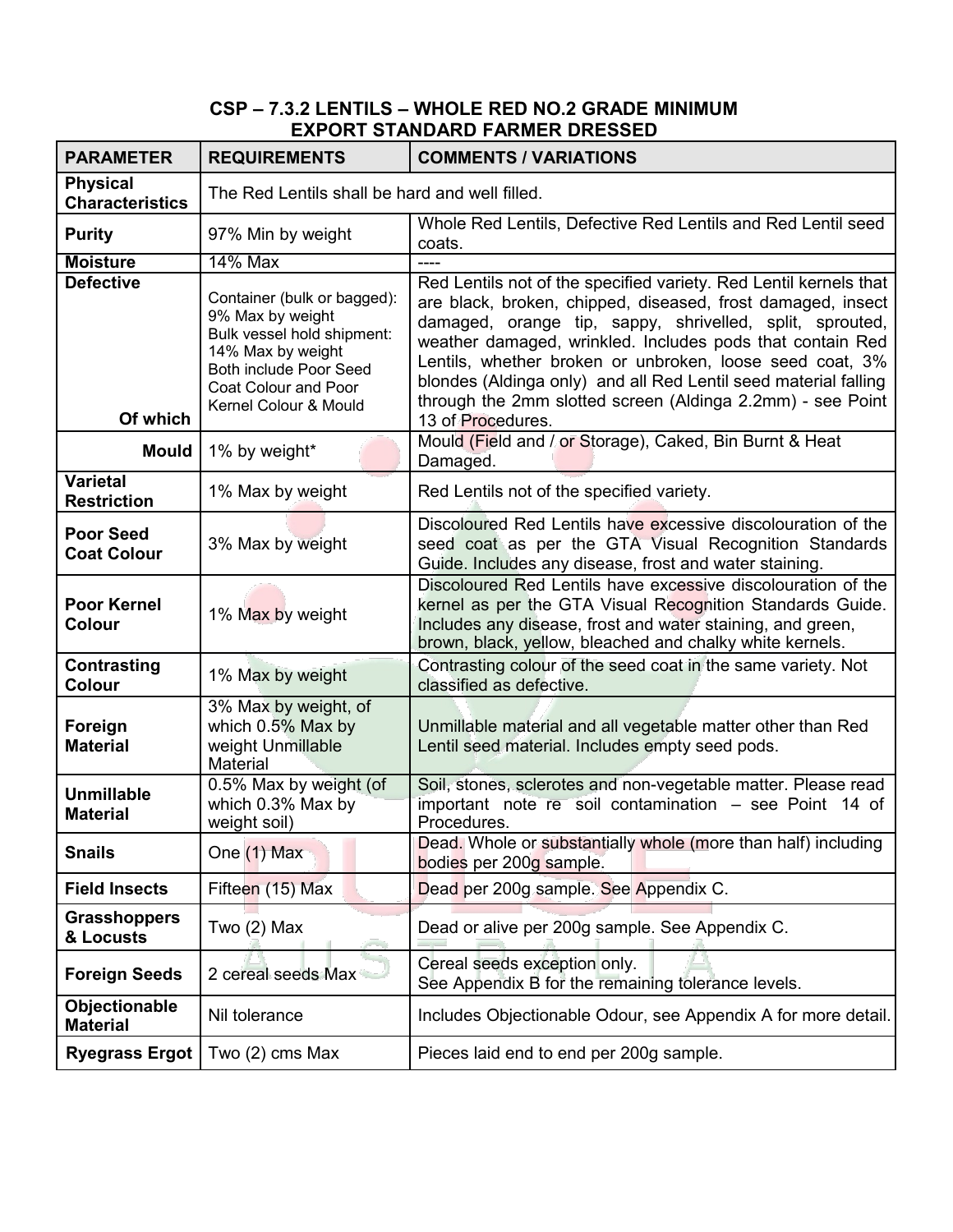### **CSP – 7.3.3 LENTILS – WHOLE RED NO.2 GRADE MINIMUM EXPORT STANDARD MACHINE DRESSED**

| <b>PARAMETER</b>                          | <b>REQUIREMENTS</b>                                                                                                                                                                              | <b>COMMENTS / VARIATIONS</b>                                                                                                                                                                                                                                                                                                                                                                                                                                                |
|-------------------------------------------|--------------------------------------------------------------------------------------------------------------------------------------------------------------------------------------------------|-----------------------------------------------------------------------------------------------------------------------------------------------------------------------------------------------------------------------------------------------------------------------------------------------------------------------------------------------------------------------------------------------------------------------------------------------------------------------------|
| <b>Physical</b><br><b>Characteristics</b> | The Red Lentils shall be hard and well filled.                                                                                                                                                   |                                                                                                                                                                                                                                                                                                                                                                                                                                                                             |
| <b>Purity</b>                             | 99% Min by weight                                                                                                                                                                                | Whole Red Lentils, Defective Red Lentils and Red Lentil<br>seed coats.                                                                                                                                                                                                                                                                                                                                                                                                      |
| <b>Moisture</b>                           | 14% Max                                                                                                                                                                                          | ----                                                                                                                                                                                                                                                                                                                                                                                                                                                                        |
| <b>Defective</b><br>Of which              | Container (bulk or<br>bagged): 7% Max by<br>weight<br><b>Bulk vessel hold</b><br>shipment: 9% Max by<br>weight<br><b>Both include Poor Seed</b><br>Coat Colour and Poor<br>Kernel Colour & Mould | Red Lentils not of the specified variety. Red Lentil kernels<br>that are black, broken, chipped, diseased, frost damaged,<br>insect damaged, orange tip, sappy, shrivelled, split,<br>sprouted, weather damaged, wrinkled. Includes pods that<br>contain Red Lentils, whether broken or unbroken, loose<br>seed coat, 3% blondes (Aldinga only) and all Red Lentil<br>seed material falling through the 2mm slotted screen<br>(Aldinga 2.2mm) - see Point 13 of Procedures. |
| <b>Mould</b>                              | 1% by weight*                                                                                                                                                                                    | Mould (Field and / or Storage), Caked, Bin Burnt & Heat<br>Damaged.                                                                                                                                                                                                                                                                                                                                                                                                         |
| <b>Varietal</b><br><b>Restriction</b>     | 1% Max by weight                                                                                                                                                                                 | Not of the specified variety.                                                                                                                                                                                                                                                                                                                                                                                                                                               |
| <b>Poor Seed Coat</b><br><b>Colour</b>    | 3% Max by weight                                                                                                                                                                                 | Discoloured Red Lentils have excessive discolouration of<br>the seed coat as per the GTA Visual Recognition<br>Standards Guide. Includes any disease, frost and water<br>staining.                                                                                                                                                                                                                                                                                          |
| <b>Poor Kernel</b><br><b>Colour</b>       | 1% Max by weight-                                                                                                                                                                                | Discoloured Red Lentils have excessive discolouration of<br>the kernel as per the GTA Visual Recognition Standards<br>Guide. Includes any disease, frost and water staining, and<br>green, brown, black, yellow, bleached and chalky white<br>kernels.                                                                                                                                                                                                                      |
| Contrasting<br>Colour                     | 1% Max by weight                                                                                                                                                                                 | Contrasting colour of the seed coat in the same variety. Not<br>classified as defective.                                                                                                                                                                                                                                                                                                                                                                                    |
| <b>Foreign Material</b>                   | 1% Max by weight, of<br>which 0.1% Max by<br>weight Unmillable<br>Material                                                                                                                       | Unmillable material and all vegetable matter other than Red<br>Lentil seed material. Includes empty seed pods.                                                                                                                                                                                                                                                                                                                                                              |
| <b>Unmillable</b><br><b>Material</b>      | 0.1% Max by weight                                                                                                                                                                               | Soil, stones, sclerotes and non-vegetable matter. Please<br>read important note re soil contamination - see Point 14 of<br>Procedures.                                                                                                                                                                                                                                                                                                                                      |
| <b>Snails</b>                             | Nil tolerance                                                                                                                                                                                    |                                                                                                                                                                                                                                                                                                                                                                                                                                                                             |
| <b>Field Insects</b>                      | One (1) Max                                                                                                                                                                                      | Dead per 200g sample. See Appendix C. Includes<br>Grasshoppers and/or Locusts.                                                                                                                                                                                                                                                                                                                                                                                              |
| <b>Foreign Seeds</b>                      | 2 cereal seeds Max                                                                                                                                                                               | Cereal seeds exception only.<br>See Appendix B for the remaining tolerance levels.                                                                                                                                                                                                                                                                                                                                                                                          |
| Objectionable<br><b>Material</b>          | Nil tolerance                                                                                                                                                                                    | Includes Objectionable Odour, see Appendix A for more<br>detail.                                                                                                                                                                                                                                                                                                                                                                                                            |
| <b>Ryegrass Ergot</b>                     | Two (2) cms Max                                                                                                                                                                                  | Pieces laid end to end per 200g sample.                                                                                                                                                                                                                                                                                                                                                                                                                                     |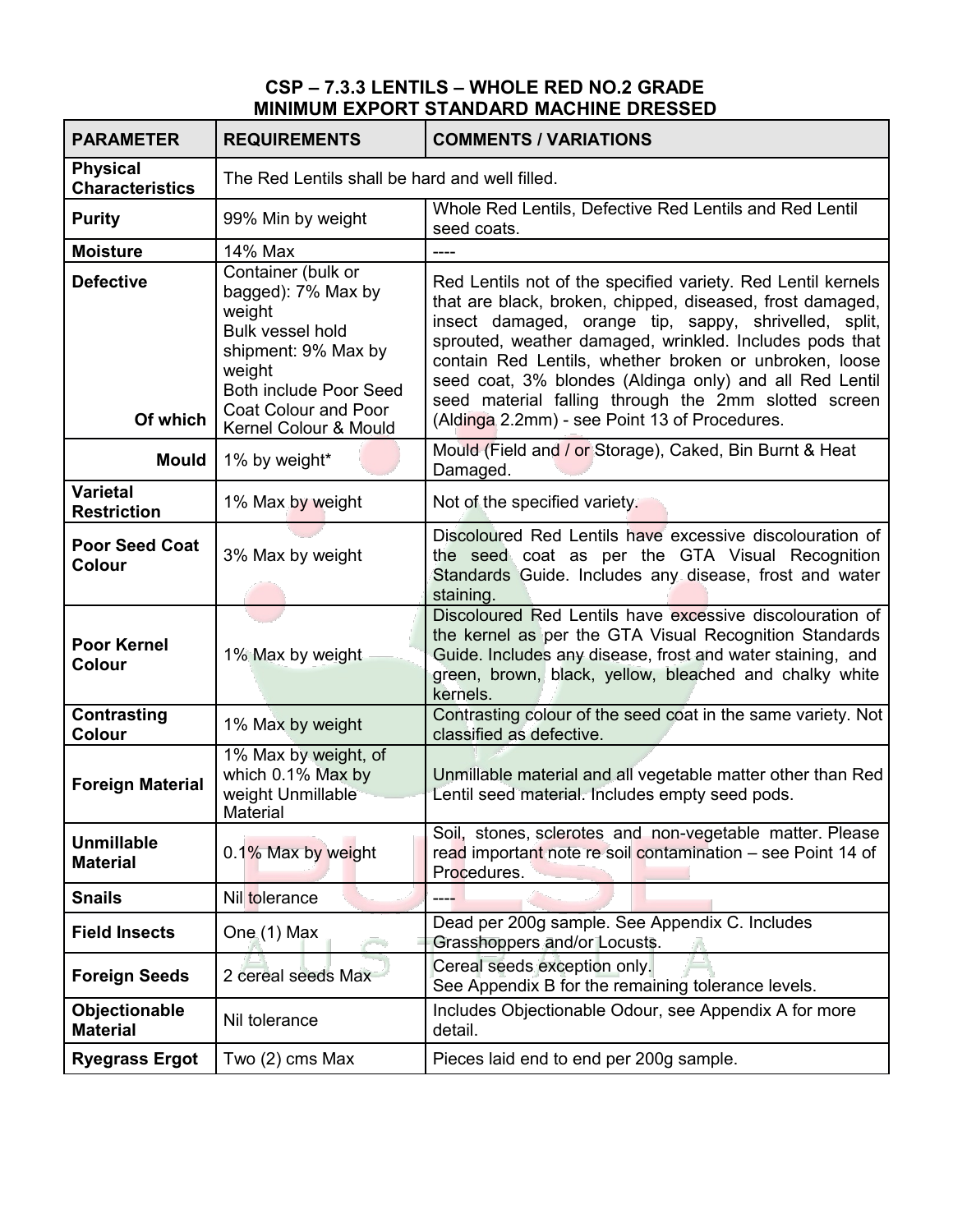| <b>PARAMETER</b>                                    | <b>REQUIREMENTS</b>                                                                                                                 | <b>COMMENTS / VARIATIONS</b>                                                                                                                                                                                                                                                     |
|-----------------------------------------------------|-------------------------------------------------------------------------------------------------------------------------------------|----------------------------------------------------------------------------------------------------------------------------------------------------------------------------------------------------------------------------------------------------------------------------------|
| <b>Physical</b><br><b>Characteristics</b>           | Split Lentils having a clean and bright appearance. The Lentils shall be milled from<br>hard and well-filled whole Red Lentil seed. |                                                                                                                                                                                                                                                                                  |
| <b>Purity</b>                                       | 99.75% Min by weight                                                                                                                | Split Red Lentils, whole Red Lentils, Broken & Kibbled and<br>Caps.                                                                                                                                                                                                              |
| <b>Moisture</b>                                     | 14% Max                                                                                                                             |                                                                                                                                                                                                                                                                                  |
| <b>Mould</b>                                        | 1% by weight*                                                                                                                       | Mould (Field and / or Storage), Caked, Bin Burnt & Heat<br>Damaged.                                                                                                                                                                                                              |
| <b>Poor Colour</b>                                  | 0.25% Max by weight                                                                                                                 | Kernel that is distinctly off colour from the characteristic<br>colour of the predominating class. Includes kernels that are<br>brown, black, green, yellow or bleached as per the GTA<br><b>Visual Recognition Standards Guide.</b>                                             |
| <b>Chalky White</b><br><b>Disease</b>               | 0.25% Max by weight                                                                                                                 | Kernels that have a distinct chalky white lesion as per the<br><b>GTA Visual Recognition Standards Guide.</b>                                                                                                                                                                    |
| Caps                                                | 0.25% Max by weight                                                                                                                 | Caps are those seed coats adhering to split or broken seed.                                                                                                                                                                                                                      |
| <b>Whole Lentils</b><br>with a missing<br>seed coat | 5% Max by weight                                                                                                                    | Whole red lentils with a missing seed coat                                                                                                                                                                                                                                       |
| <b>Broken &amp;</b><br><b>Kibbled</b>               | 5% Max by weight,<br>Northfield - 2.78 mm<br>round hole<br>All other varieties - 3 mm<br>round hole                                 | Red Lentil seed material falling through the screen - see<br>Point 13 of Procedures.                                                                                                                                                                                             |
| <b>Foreign Material</b>                             | 0.25% Max by weight                                                                                                                 | Unmillable material (i.e. includes soil, stones, sclerotes<br>and non-vegetable matter) and all vegetable matter other<br>than Red Lentil seed material including detached seed<br>coats.<br>Please read important note re soil contamination $-$ see<br>Point 14 of Procedures. |
| <b>Snails</b>                                       | Nil tolerance                                                                                                                       | ----                                                                                                                                                                                                                                                                             |
| <b>Field Insects</b>                                | Nil tolerance                                                                                                                       | See Appendix C. Includes Grasshoppers &/or Locusts.                                                                                                                                                                                                                              |
| <b>Foreign Seeds</b>                                | 2 cereal seeds Max                                                                                                                  | Cereal seeds exception only.<br>See Appendix B for the remaining tolerance levels.                                                                                                                                                                                               |
| Objectionable<br><b>Material</b>                    | Nil tolerance                                                                                                                       | Includes Objectionable Odour, see Appendix A for more<br>detail.                                                                                                                                                                                                                 |
| <b>Ryegrass Ergot</b>                               | Nil tolerance                                                                                                                       |                                                                                                                                                                                                                                                                                  |

*\* When not in conflict with Storage and Handling Agreement or Marketing Contract. Please note that this Export Standard is in addition to the specific quarantine requirements of particular countries, as governed by Plant Export Operations. See Introduction.*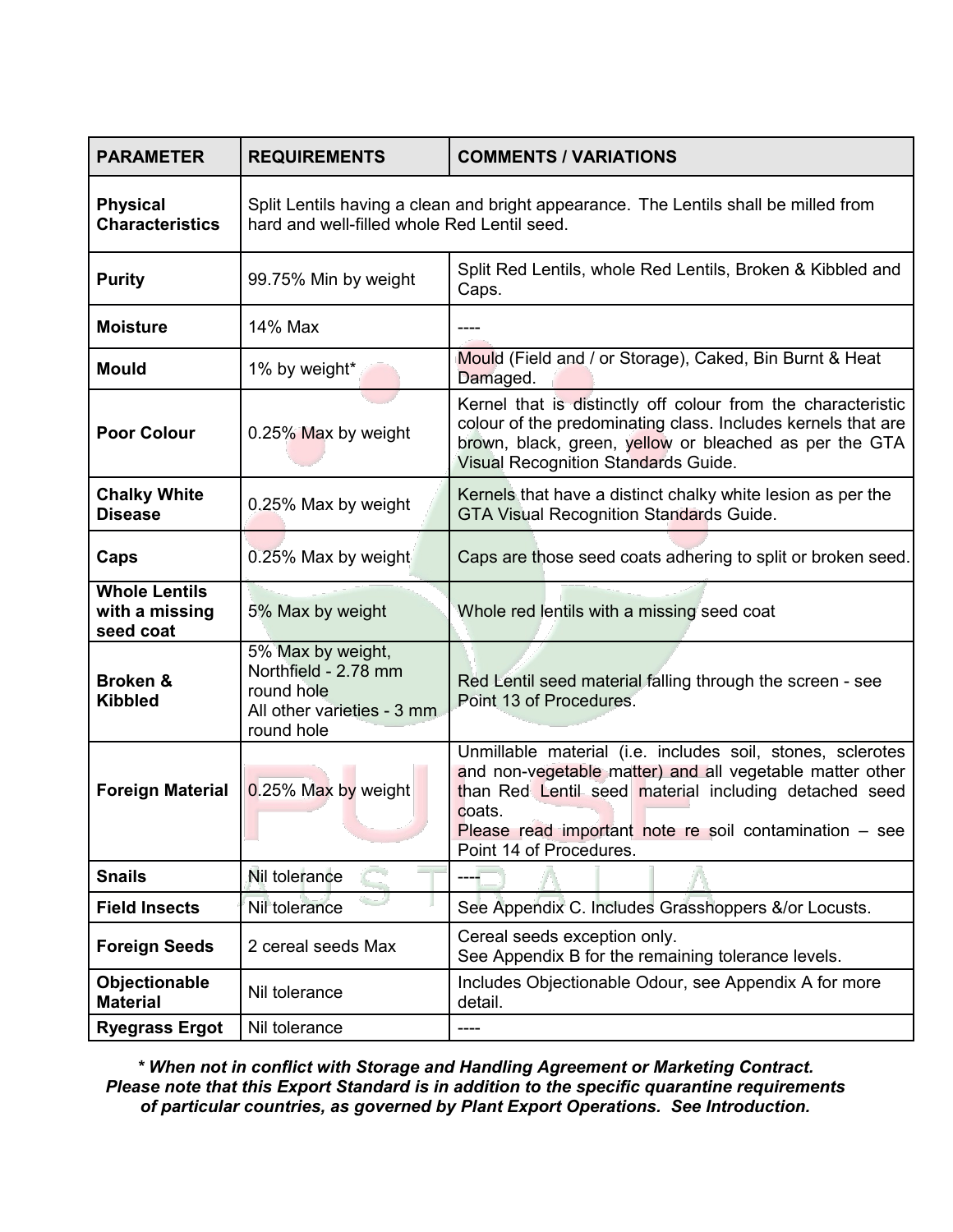| <b>PARAMETER</b>                                    | <b>REQUIREMENTS</b>                                                                                                                 | <b>COMMENTS / VARIATIONS</b>                                                                                                                                                                                                                                                    |
|-----------------------------------------------------|-------------------------------------------------------------------------------------------------------------------------------------|---------------------------------------------------------------------------------------------------------------------------------------------------------------------------------------------------------------------------------------------------------------------------------|
| <b>Physical</b><br><b>Characteristics</b>           | Split Lentils having a clean and bright appearance. The Lentils shall be milled from<br>hard and well-filled whole Red Lentil seed. |                                                                                                                                                                                                                                                                                 |
| <b>Purity</b>                                       | 99.5% Min by weight                                                                                                                 | Split Red Lentils, whole Red Lentils, Broken & Kibbled and<br>Caps.                                                                                                                                                                                                             |
| <b>Moisture</b>                                     | 14% Max                                                                                                                             |                                                                                                                                                                                                                                                                                 |
| Mould                                               | 1% by weight*                                                                                                                       | Mould (Field and / or Storage), Caked, Bin Burnt & Heat<br>Damaged.                                                                                                                                                                                                             |
| <b>Poor Colour</b>                                  | 0.25% Max by weight                                                                                                                 | Kernel that is distinctly off colour from the characteristic<br>colour of the predominating class. Includes kernels that are<br>brown, black, green, yellow or bleached as per the GTA<br>Visual Recognition Standards Guide.                                                   |
| <b>Chalky White</b><br><b>Disease</b>               | 0.25% Max by weight                                                                                                                 | Kernels that have a distinct chalky white lesion as per the<br><b>GTA Visual Recognition Standards Guide.</b>                                                                                                                                                                   |
| Caps                                                | 0.5% Max by weight                                                                                                                  | Caps are those seed coats adhering to split or broken seed.                                                                                                                                                                                                                     |
| <b>Whole Lentils</b><br>with a missing<br>seed coat | 5% Max by weight                                                                                                                    | Whole red lentils with a missing seed coat.                                                                                                                                                                                                                                     |
| <b>Broken &amp;</b><br><b>Kibbled</b>               | 5% Max by weight,<br>Northfield - 2.78 mm<br>round hole<br>All other varieties - 3 mm<br>round hole                                 | Red Lentil seed material falling through the screen - see<br>Point 13 of Procedures.                                                                                                                                                                                            |
| <b>Foreign Material</b>                             | 0.5% Max by weight,<br>includes 0.3% Max by<br>weight of soil                                                                       | Unmillable material (i.e. includes soil, stones, sclerotes<br>and non-vegetable matter) and all vegetable matter other<br>than Red Lentil seed material, including detached seed<br>coats Please read important note re soil contamination<br>$-$ see<br>Point 14 of Procedures |
| <b>Snails</b>                                       | Nil tolerance                                                                                                                       |                                                                                                                                                                                                                                                                                 |
| <b>Field Insects</b>                                | Nil tolerance                                                                                                                       | See Appendix C. Includes Grasshoppers &/or Locusts.                                                                                                                                                                                                                             |
| <b>Foreign Seeds</b>                                | 2 cereal seeds Max                                                                                                                  | Cereal seeds exception only.<br>See Appendix B for the remaining tolerance levels.                                                                                                                                                                                              |
| Objectionable<br><b>Material</b>                    | Nil tolerance                                                                                                                       | Includes Objectionable Odour, see Appendix A for more<br>detail.                                                                                                                                                                                                                |
| <b>Ryegrass Ergot</b>                               | Nil tolerance                                                                                                                       | ----                                                                                                                                                                                                                                                                            |

*\* When not in conflict with Storage and Handling Agreement or Marketing Contract. Please note that this Export Standard is in addition to the specific quarantine requirements of particular countries, as governed by Plant Export Operations. See Introduction.*